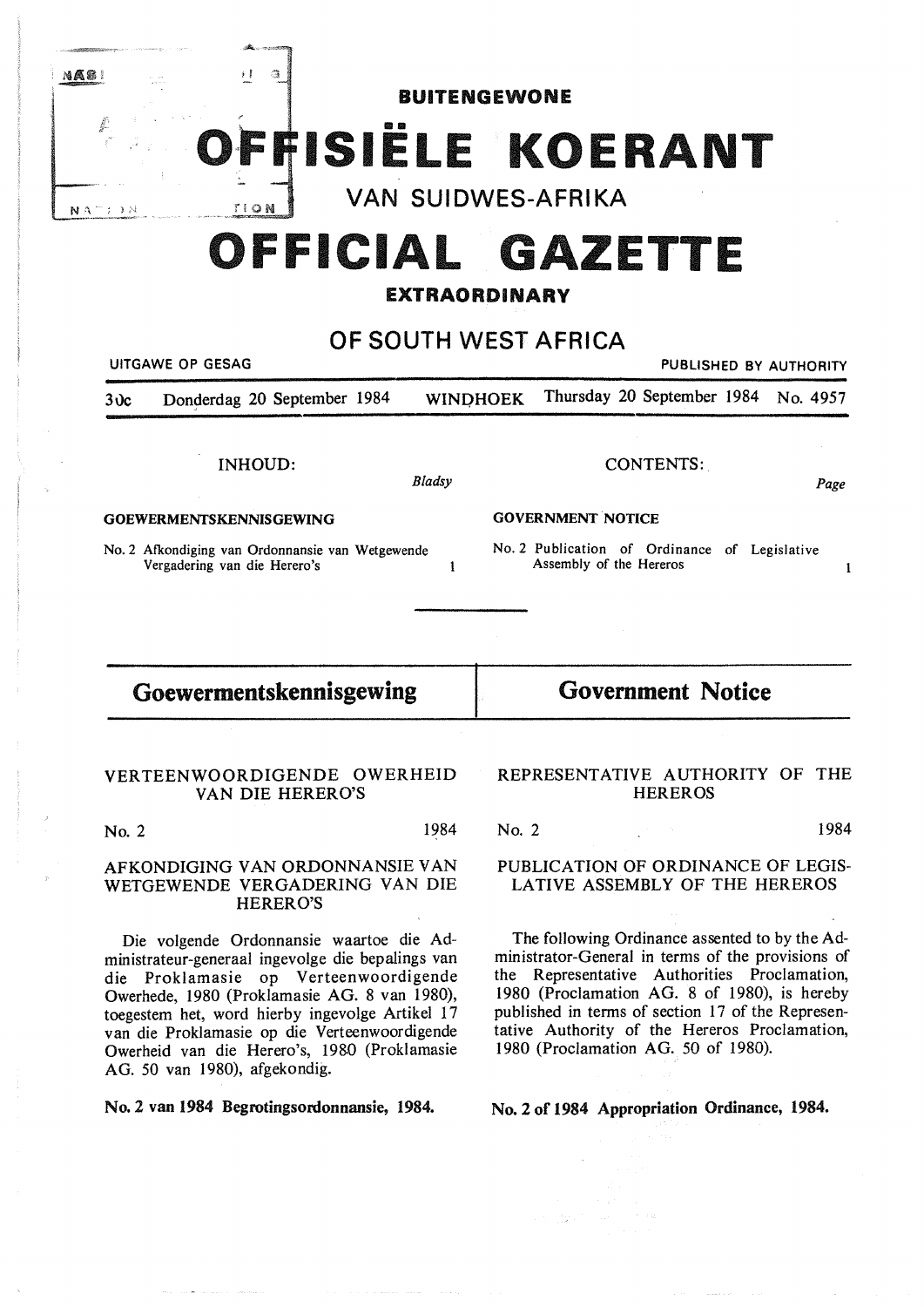### **BEGROTINGSORDONNANSIE**

No. 2 1984

*(Toegestem deur die Administrateur-Generaal op 30 Augustus 1984)* 

*(Engelse teks geteken)* 

## **ORDONNANSIE**

#### **Tot bewilliging van 'n bedrag geld vir die administrasie van die sake van Herero's in die boekjaar wat op 31 Maart 1985 eindig.**

Die Wetgewende Vergadering van die Herero's VERORDEN SOOS VOLG:-

Bewilliging van R28 650 195 vir die administrasie van die sake van die Herero's.

1. Behoudens die bepalings van die Proklamasie op Verteenwoordigende Owerhede, 1980 (Proklamasie AG. 8 van 1980), en die Wet op Staatsfinansies, 1982 (Wet 1 van 1982), word die bedrae geld wat in Kolom 1 van die Bylae uiteengesit word, hierby, as 'n las teen die Inkomstefonds van die Verteenwoordigende Owerheid van die Herero's, bewillig vir die administrasie van die sake van die Herero's in die boekjaar wat op 31 Maart 1985 eindig.

Kort titel. 2. Hierdie Ordonnansie heet die Begrotingsordonnansie, 1984.

|                | <b>BEGROTINGSPOS</b>                                                                                                            |           | KOLOM 1 KOLOM 2<br>R |
|----------------|---------------------------------------------------------------------------------------------------------------------------------|-----------|----------------------|
| Nr.            | Titel                                                                                                                           | R         |                      |
| 1              | $ADMINISTRASIE \ldots \ldots \ldots \ldots \ldots \ldots \ldots$<br>Met inbegrip van -<br>Onthaal:<br>Sekretaris: Administrasie | 1495945   |                      |
|                | vir Herero's<br>Departementeel $\ldots, \ldots, \ldots, \ldots, \ldots$<br>Konferensies, kongresse, sim-                        |           | 100<br>150           |
|                | posiums en internasionale<br>byeenkomste                                                                                        |           | 50                   |
| $\overline{2}$ | WERKE<br>Met inbegrip van-<br>Onthaal:                                                                                          | 3 565 000 |                      |
|                | Departementeel<br>Konferensies, kongresse, sim-<br>posiums en internasionale                                                    |           | 100<br>50            |
|                | byeenkomste                                                                                                                     |           | 5                    |
| 3              | <b>ONDERWYS</b><br>Met inbegrip van -<br>Onthaal:                                                                               | 7873695   |                      |
|                | Direkteur<br>Departementeel<br>Konferensies, kongresse, sim-                                                                    |           | 5<br>5               |
|                | posiums en internasionale<br>byeenkomste                                                                                        |           | 5                    |

#### BYLAE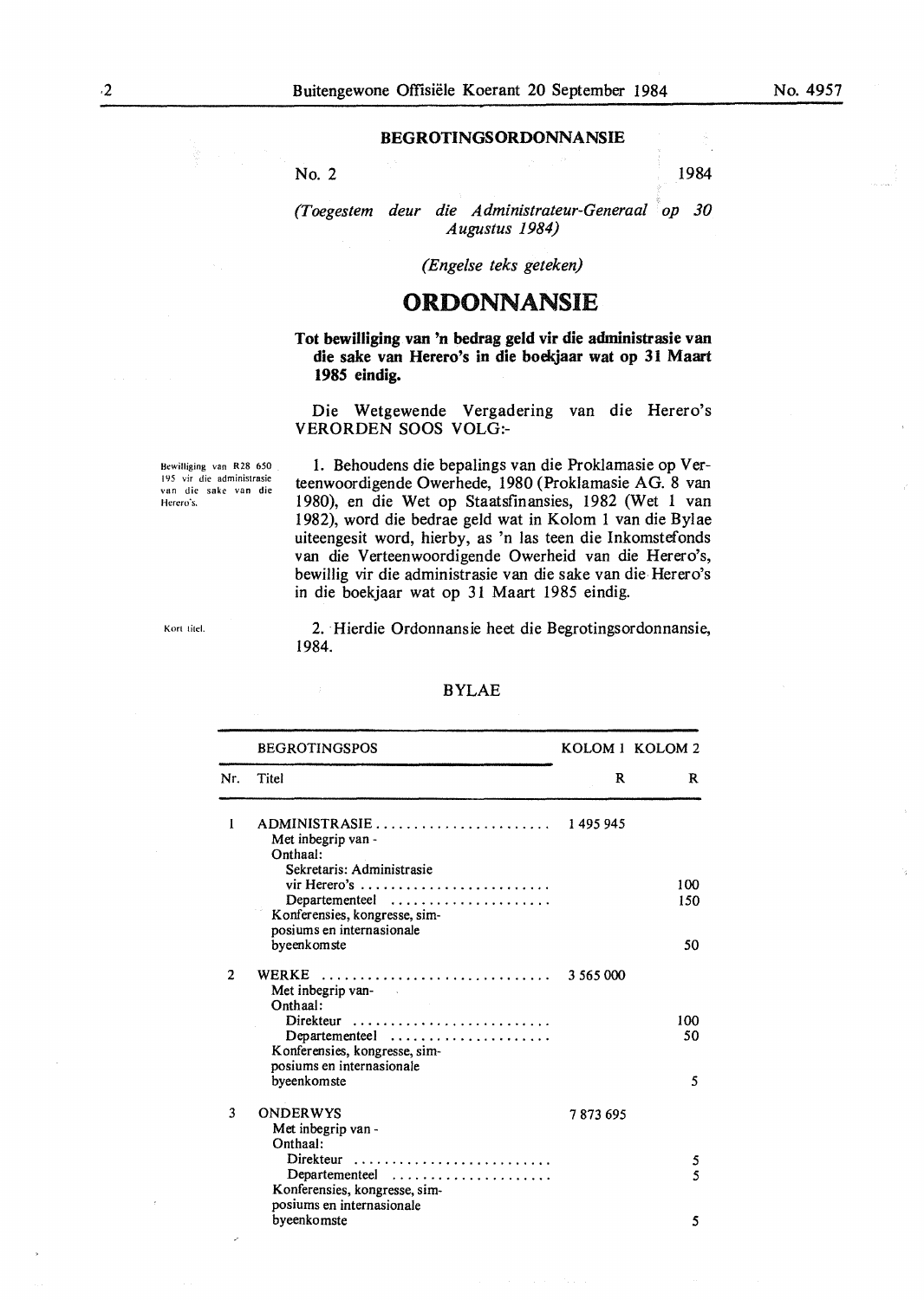#### **APPROPRIATION ORDINANCE**

No. 2

1984

(Assented to by the Administrator-General on 30 August 1984)

(English text signed)

## **ORDINANCE**

#### To appropriate an amount of money for the administration of the affairs of the Hereros during the financial year ending 31 March 1985.

BE IT ORDAINED by the Legislative Assembly of the Hereros, as follows:-

1. Subject to the provisions of the Representative Authorities Proclamation, 1980 (Proclamation AG. 8 of 1980), and the State Finance Act, 1982 (Act 1 of 1982), the amounts of money set out in Column 1 of the Schedule are hereby appropriated, as a charge to the Revenue Fund of the Representative Authority of the Hereros, for the administration of the affairs of the Hereros during the financial year ending 31 March 1985.

Appropriation of R28 650 195 for the administration<br>of the affairs of the Hereros.

2. This Ordinance shall be called the Appropriation Ordinance, 1984.

Short title

### **SCHEDULE**

| <b>VOTE</b>                                                    |                                                                                                                                                                                                                                                               | COLUMN 1 COLUMN 2                                                                                                 |
|----------------------------------------------------------------|---------------------------------------------------------------------------------------------------------------------------------------------------------------------------------------------------------------------------------------------------------------|-------------------------------------------------------------------------------------------------------------------|
| Title                                                          | R                                                                                                                                                                                                                                                             | R                                                                                                                 |
|                                                                | 1 495 945                                                                                                                                                                                                                                                     |                                                                                                                   |
|                                                                |                                                                                                                                                                                                                                                               |                                                                                                                   |
|                                                                |                                                                                                                                                                                                                                                               |                                                                                                                   |
|                                                                |                                                                                                                                                                                                                                                               |                                                                                                                   |
|                                                                |                                                                                                                                                                                                                                                               | 100                                                                                                               |
|                                                                |                                                                                                                                                                                                                                                               | 150                                                                                                               |
|                                                                |                                                                                                                                                                                                                                                               |                                                                                                                   |
|                                                                |                                                                                                                                                                                                                                                               |                                                                                                                   |
|                                                                |                                                                                                                                                                                                                                                               | 50                                                                                                                |
|                                                                |                                                                                                                                                                                                                                                               |                                                                                                                   |
| Including -                                                    |                                                                                                                                                                                                                                                               |                                                                                                                   |
| Entertainment:                                                 |                                                                                                                                                                                                                                                               |                                                                                                                   |
| Director                                                       |                                                                                                                                                                                                                                                               | 100                                                                                                               |
| $Department 1 \dots \dots \dots \dots \dots \dots \dots \dots$ |                                                                                                                                                                                                                                                               | 50                                                                                                                |
|                                                                |                                                                                                                                                                                                                                                               |                                                                                                                   |
|                                                                |                                                                                                                                                                                                                                                               |                                                                                                                   |
|                                                                |                                                                                                                                                                                                                                                               | 5                                                                                                                 |
|                                                                |                                                                                                                                                                                                                                                               |                                                                                                                   |
|                                                                |                                                                                                                                                                                                                                                               |                                                                                                                   |
|                                                                |                                                                                                                                                                                                                                                               |                                                                                                                   |
| Director                                                       |                                                                                                                                                                                                                                                               | 5                                                                                                                 |
|                                                                |                                                                                                                                                                                                                                                               | 5                                                                                                                 |
| Conferences, congresses.                                       |                                                                                                                                                                                                                                                               |                                                                                                                   |
|                                                                |                                                                                                                                                                                                                                                               |                                                                                                                   |
|                                                                |                                                                                                                                                                                                                                                               | 5                                                                                                                 |
|                                                                | Including -<br>Entertainment:<br>Secretary: Administration<br>Conferences, congresses.<br>symposia and international<br>Conferences, congresses,<br>symposia and international<br>Including -<br>Entertainment:<br>Departmental<br>symposia and international | ADMINISTRATION<br>for Hereros<br>$Department 1 \dots \dots \dots \dots \dots \dots \dots$<br>EDUCATION<br>7873695 |

 $\ddot{\mathbf{3}}$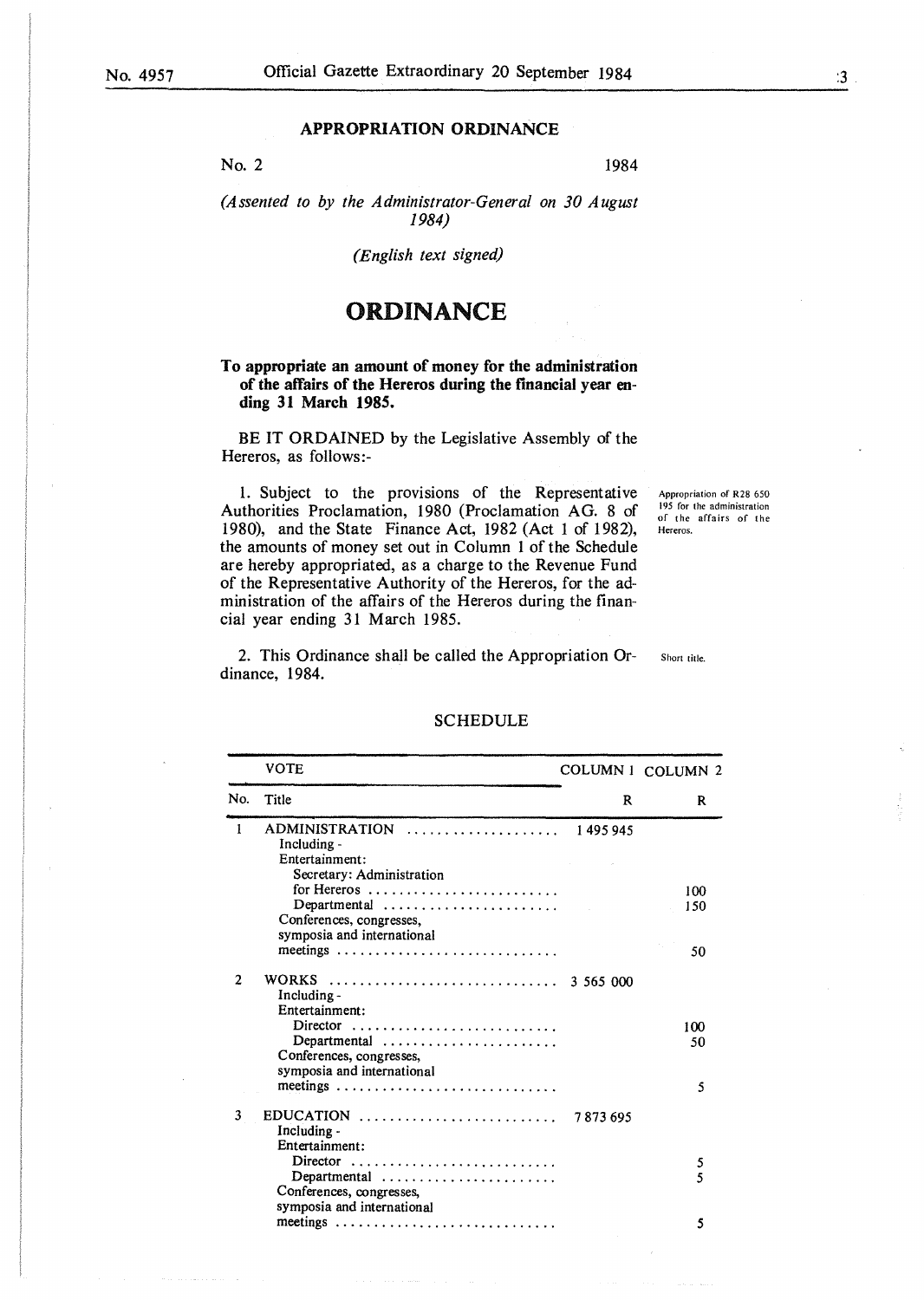| No. 4957 |  |  |
|----------|--|--|
|----------|--|--|

|                 | <b>BEGROTINGSPOS</b>                                                                    | Kolom 1           | Kolom <sub>2</sub> |
|-----------------|-----------------------------------------------------------------------------------------|-------------------|--------------------|
| Nr.             | Titel                                                                                   | R                 | R                  |
|                 |                                                                                         |                   |                    |
| 4               | <b>MAATSKAPLIKE WELSYN</b>                                                              |                   |                    |
|                 | $EN$ PENSIOENE $\ldots \ldots \ldots \ldots \ldots \ldots \ldots$                       | 2633500           |                    |
|                 | Met inbegrip van -<br>Onthaal:                                                          |                   |                    |
|                 | Direkteur                                                                               |                   | 40                 |
|                 | Departementeel                                                                          |                   | 10                 |
|                 | Konferensies, kongresse, sim-                                                           |                   |                    |
|                 | posiums en internasionale<br>byeenkomste                                                |                   | 5                  |
|                 |                                                                                         |                   |                    |
| 5               | LANDBOU                                                                                 | 2 480 000         |                    |
|                 | Met inbegrip van-                                                                       |                   |                    |
|                 | Onthaal:                                                                                |                   | 100                |
|                 | Departementeel                                                                          |                   | 200                |
|                 | Konferensies, kongresse,                                                                |                   |                    |
|                 | simposiums en internasionale                                                            |                   | 10                 |
|                 | byeenkomste                                                                             |                   |                    |
| 6               | WETGEWENDE VERGADERING                                                                  | 550000            |                    |
|                 | Met inbegrip van -                                                                      |                   |                    |
|                 | Onthaal:<br>Voorsitter van die                                                          |                   |                    |
|                 | Wetgewende Vergadering                                                                  |                   | 250                |
|                 | $Departmente$ $\ldots$ $\dots$                                                          |                   | 50                 |
|                 | Konferensies, kongresse,<br>simposiums en internasionale                                |                   |                    |
|                 | byeenkomste                                                                             |                   | 50                 |
|                 |                                                                                         |                   |                    |
| 7               | KULTUURSAKE<br>Met inbegrip van -                                                       | 145 000           |                    |
|                 | Onthaal:                                                                                |                   |                    |
|                 |                                                                                         |                   | 100                |
|                 | Departementeel<br>Konferensies, kongresse,                                              |                   | 100                |
|                 | simposiums en internasionale                                                            |                   |                    |
|                 | byeenkomste $\ldots \ldots \ldots \ldots \ldots \ldots \ldots$                          |                   | 200                |
| 8               | <b>GESONDHEID</b>                                                                       | 8 703 000         |                    |
|                 |                                                                                         |                   |                    |
| 9               | VERVOER                                                                                 | 800 000           |                    |
|                 | Met inbegrip van -<br>Onthaal:                                                          |                   |                    |
|                 | Direkteur                                                                               | <b>Controller</b> | 100                |
|                 | Departementeel                                                                          |                   | 100                |
|                 | Konferensies, kongresse,<br>simposiums en internasionale                                |                   |                    |
|                 | $\mathcal{A}$ and $\mathcal{A}$ are $\mathcal{A}$ . In the $\mathcal{A}$<br>byeenkomste |                   | 200                |
|                 |                                                                                         |                   |                    |
| 10 <sup>°</sup> | VOORRADE                                                                                | 404 055           |                    |
|                 | Met inbegrip van -<br>Onthaal:                                                          | Service State     |                    |
|                 | Direkteur                                                                               |                   | 25                 |
|                 | Departementeel                                                                          |                   | 25                 |
|                 | Konferensies, kongresse,<br>simposiums en internasionale                                |                   |                    |
|                 | byeenkomste                                                                             |                   | 50                 |
|                 |                                                                                         |                   |                    |
|                 | <b>TOTAAL</b>                                                                           | 28 650 195        |                    |

 $\mathbb{S}_{\mathbb{Z}_p^{(1)}}$ 

 $\bar{z}$ 

 $\frac{1}{2}$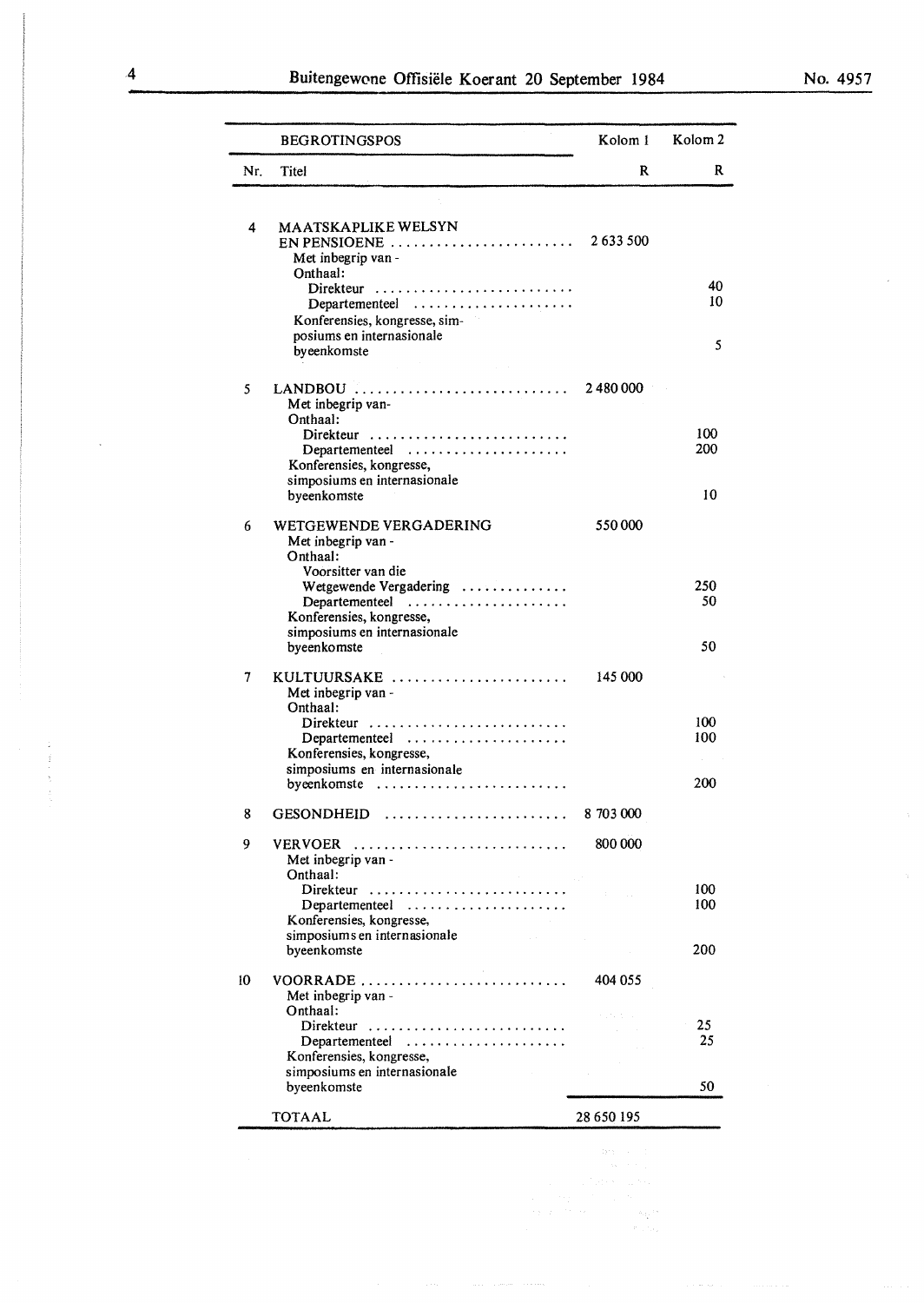$\bar{\phantom{a}}$ 

- 3

|     | VOTE                                                                                                                                             |            | Column 1 Column 2 |
|-----|--------------------------------------------------------------------------------------------------------------------------------------------------|------------|-------------------|
| No. | Title                                                                                                                                            | R          | R                 |
| 4   | SOCIAL WELFARE AND<br>Including -                                                                                                                |            |                   |
|     | Entertainment:<br>Director<br>Departmental $\ldots \ldots \ldots \ldots \ldots \ldots$<br>Conferences, congresses,<br>symposia and international |            | 40<br>10          |
|     |                                                                                                                                                  |            | 5                 |
| 5   | AGRICULTURE<br>Including -<br>Entertainment:                                                                                                     | 2 480 000  |                   |
|     | Director<br>Departmental<br>Conferences, congresses,<br>symposia and international                                                               |            | 100<br>200        |
|     | meetings                                                                                                                                         |            | 10                |
| 6   | LEGISLATIVE ASSEMBLY  550 000<br>Including -<br>Entertainment:<br>Chairman of the Legislative                                                    |            |                   |
|     | Assembly<br>Departmental<br>Conferences, congresses,                                                                                             |            | 250<br>50         |
|     | symposia and international                                                                                                                       |            | 50                |
| 7   | CULTURAL AFFAIRS 145 000<br>Including -<br>Entertainment:                                                                                        |            |                   |
|     | Departmental<br>Conferences, congresses,                                                                                                         |            | 100<br>100        |
|     | symposia and international<br>meetings                                                                                                           |            | 200               |
| 8   | HEALTH                                                                                                                                           | 8 703 000  |                   |
| 9   | $TRANSPORT$<br>Including -<br>Entertainment:                                                                                                     | 800 000    |                   |
|     | Conferences, congresses,<br>symposia and international                                                                                           |            | 100<br>100        |
|     |                                                                                                                                                  |            | 5                 |
| 10  | <b>SUPPLIES</b><br>Including -<br>Entertainment:                                                                                                 | 404 055    |                   |
|     | Departmental<br>Conferences, congresses,<br>symposia and international                                                                           |            | 25<br>25          |
|     |                                                                                                                                                  |            | 50                |
|     | <b>TOTAL</b>                                                                                                                                     | 28 650 195 |                   |

 $\frac{5}{1}$ 

 $\bar{\psi}$